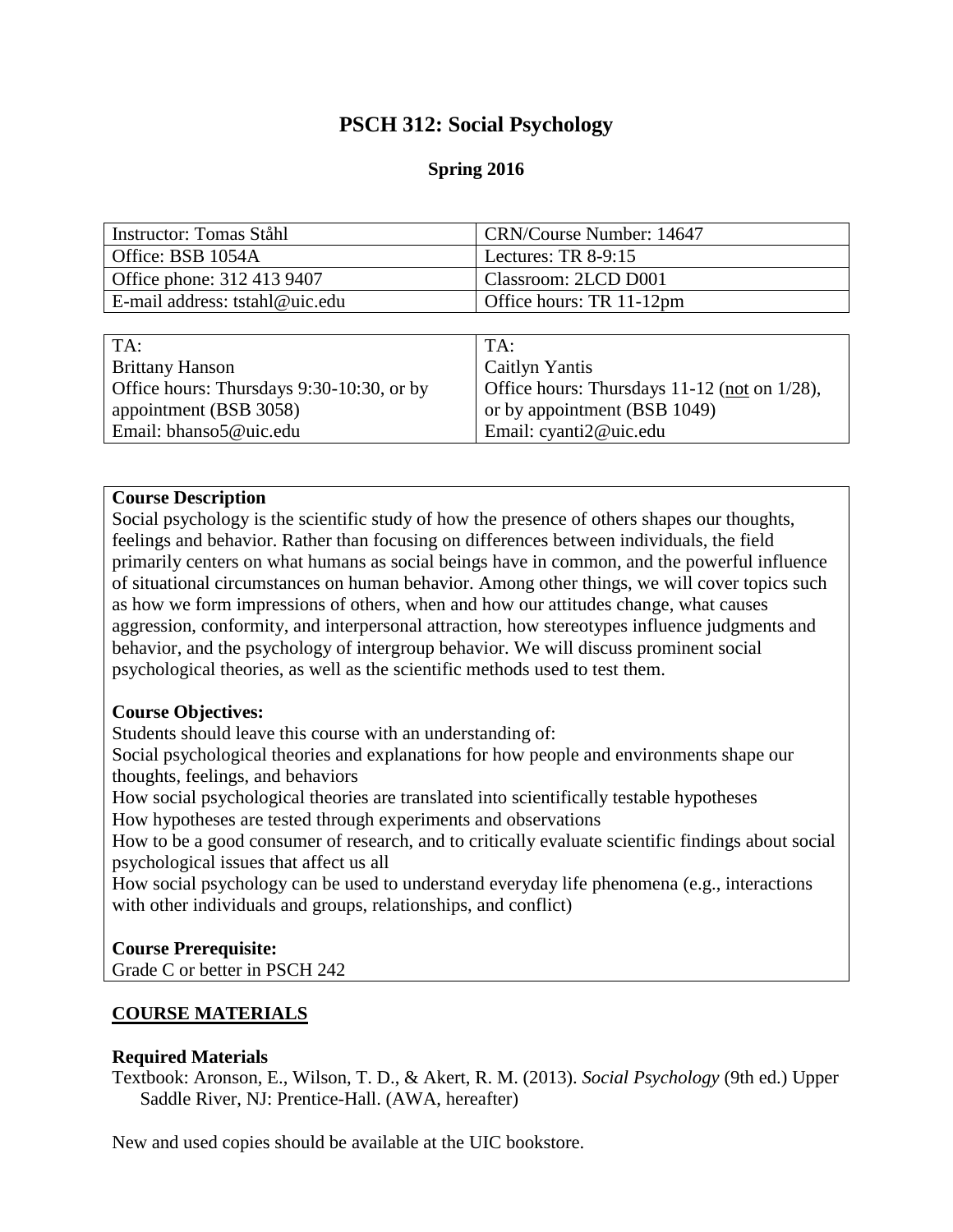If you prefer, you can purchase an electronic copy at: <http://www.mypearsonstore.com/bookstore/social-psychology-9780133936544>

If you'd rather have a hard copy, you can try to rent or purchase the textbook from Amazon here: [http://www.amazon.com/Social-Psychology-9th-Elliot-](http://www.amazon.com/Social-Psychology-9th-Elliot-Aronson/dp/0133936546/ref=sr_1_1?s=books&ie=UTF8&qid=1452188044&sr=1-1&keywords=social+psychology+9th+edition+aronson)[Aronson/dp/0133936546/ref=sr\\_1\\_1?s=books&ie=UTF8&qid=1452188044&sr=1-](http://www.amazon.com/Social-Psychology-9th-Elliot-Aronson/dp/0133936546/ref=sr_1_1?s=books&ie=UTF8&qid=1452188044&sr=1-1&keywords=social+psychology+9th+edition+aronson) [1&keywords=social+psychology+9th+edition+aronson](http://www.amazon.com/Social-Psychology-9th-Elliot-Aronson/dp/0133936546/ref=sr_1_1?s=books&ie=UTF8&qid=1452188044&sr=1-1&keywords=social+psychology+9th+edition+aronson)

### **Course Format and Expectations**

We will meet twice a week for 75-minute sessions. Lectures will be supplemented with short videos, class demonstrations, and discussions. I will assume that you have completed the reading assignments before each class meeting. In class, we will discuss some—but not all—of the topics from the book. Instead, we will use the class time to gain an in-depth understanding of selected topics. Because you are responsible for knowing theory and research not covered in the reading material, it is a very good idea to attend every lecture. You are responsible for both book and class material on the exams. If you miss class, be sure to get notes from a classmate. Although attendance during lectures is not required, it is **strongly recommended**.

### **Missed or Late Work**

Late homework will not be accepted under any circumstances. If you are unable to turn in a homework assignment on time, you will receive a 0 for that homework. Please note that you are welcome to hand in assignments as early as you like.

### **Electronic Communication**

Provided that you ask a reasonable question and articulate yourself clearly in your message, I will respond to e-mails. However, please understand that I receive a lot of e-mails in a given day. Each semester I teach up to three classes and have approximately 300 students. Therefore, please expect it to take up to 48 hours until you receive my response.

Many things I am asked in emails are things that are addressed in this document (e.g., can I drop an exam? Can I get a make-up exam?), or things that I have already addressed in class. I will not respond to these emails. If what you ask is a question that is relevant to the rest of the class, I may address your question in class instead of responding to the e-mail.

If you e-mail the instructor or your TA and you would like a response, your message should be well thought out, well-written, and include information about who you are and what course you are in.

### **Academic Integrity**

A student who submits work, at any stage of the writing process, which in whole or part has been written by someone else or which contains passages quoted or paraphrased from another's work without acknowledgment (quotation marks, citation, etc.) has plagiarized. Maintain your integrity when completing assignments and be overzealous to give credit where it is due. If you are ever unsure about what constitutes plagiarism, ask me. Students who are found to have plagiarized work may be subject to various disciplinary actions, including a failing grade on a particular assignment, failure of the entire course, and possible expulsion from the university. **For any case of academic dishonesty, I file a complaint with the Office of the Dean of**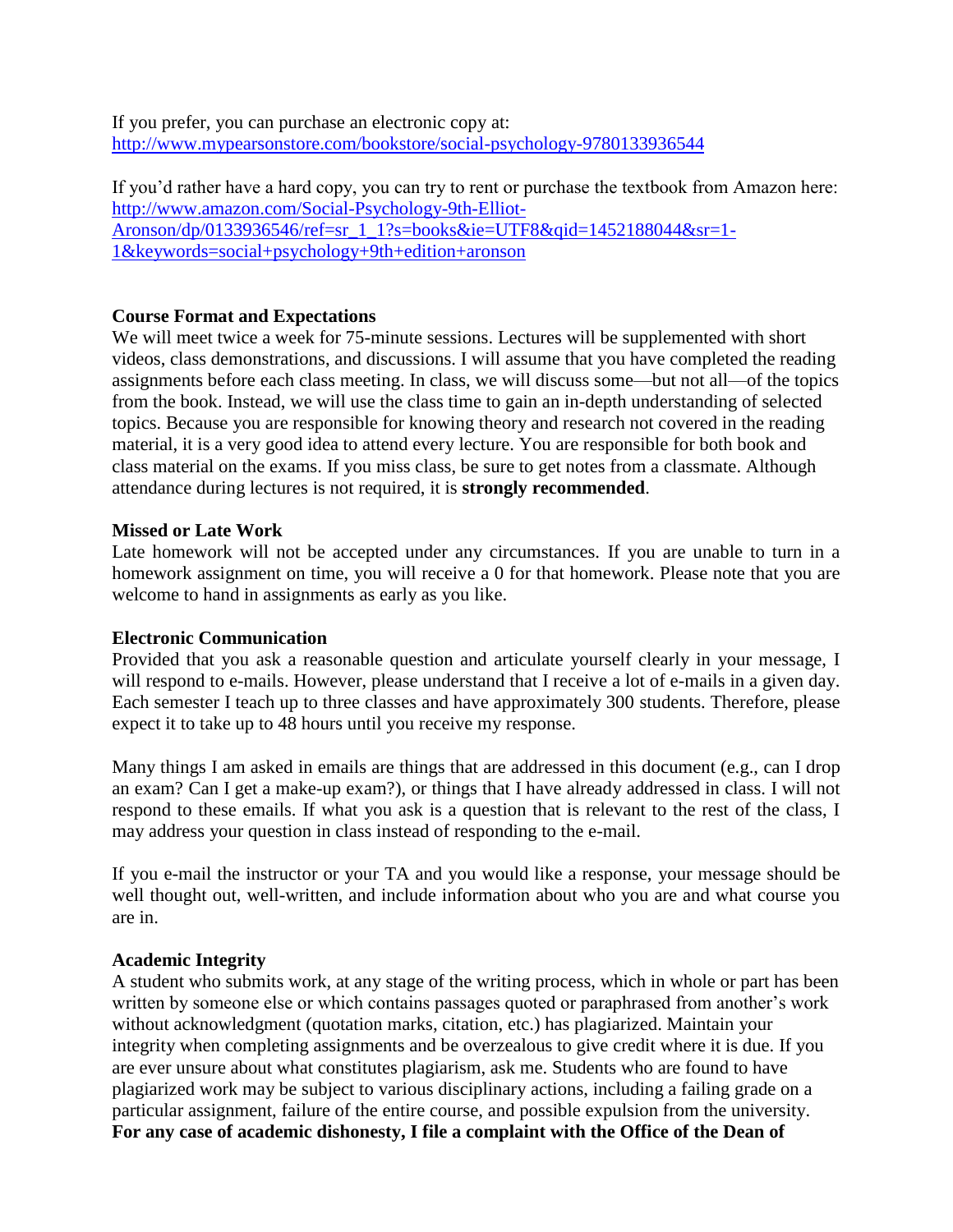**Students**. For more information about violating academic integrity and its consequences, consult the website of the UIC Office of the Dean of Students at [http://www.uic.edu/depts/dos/studentconduct.html.](http://www.uic.edu/depts/dos/studentconduct.html)

## **RELIGIOUS HOLIDAYS**

Campus Policy States: The faculty of the University of Illinois at Chicago shall make every effort to avoid scheduling examinations or requiring that student projects be turned in or completed on religious holidays. Students who wish to observe their religious holidays shall notify the faculty member by the tenth day of the semester of the date when they will be absent unless the religious holiday is observed on or before the tenth day of the semester. In such cases, the student shall notify the faculty member at least five days in advance of the date when he/she will be absent. The faculty member shall make every reasonable effort to honor the request, not penalize the student for missing the class, and if an examination or project is due during the absence, give the student an exam or assignment equivalent to the one completed by those students in attendance. If the student feels aggrieved, he/she may request remedy through the campus grievance procedure.

# **DISABILITY ACCOMMODATION**

Students with disabilities who require accommodations for access to and/or participation in this course are welcome, but must be registered with the Disability Resource Center (DRC). You may contact DRC at 312-413-2183 (v) or 312-413-0123 (TTY).

# **RULES DURING CLASS/EXAMS**

When you are in class, I ask that you be courteous to me as well as your fellow students. **Please do not have conversations with fellow students during lecture. In addition, please do not listen to music, send text messages, or engage in similar distracting behaviors during lecture.** You may feel like you are an anonymous student in a class and that the instructor doesn't notice. Instructors do notice these things, and it ultimately disrupts the class. If I ask that you stop doing some behavior and you persist, I may ask you to leave the class.

# **COURSE REQUIREMENTS, METHODS OF EVALUATION, & GRADING POLICIES**

### **Exams**

There will be four multiple-choice exams throughout the semester (progress exams), as well as an optional, cumulative final exam. All exams will consist of multiple choice questions and will be worth 100 points each (including the final exam). The lowest score from all of the five exams (including the final exam) will be dropped. If you cannot attend on at least four of these exam dates (including the final exam), you should not enroll in this course. For the four progress exams, questions will be focused on the material from the previous few weeks of class. That said, there may be some questions on content tested on previous tests, making each test somewhat cumulative. Exams will cover material from the textbook as well as from lectures. Note that questions may cover materials from the book that has not been discussed in class, as well as material that has been discussed in class, but that is not covered in the textbook.

Exam grades will be posted on blackboard. If you are interested in going over your exams, you may come to our office hours or set up an appointment to meet with one of us. If you choose to go over an exam, you must do so within 2 weeks of taking the exam. I impose this limit because (a) it is more useful for you to go over your exam early, and (b) many students try to cram all the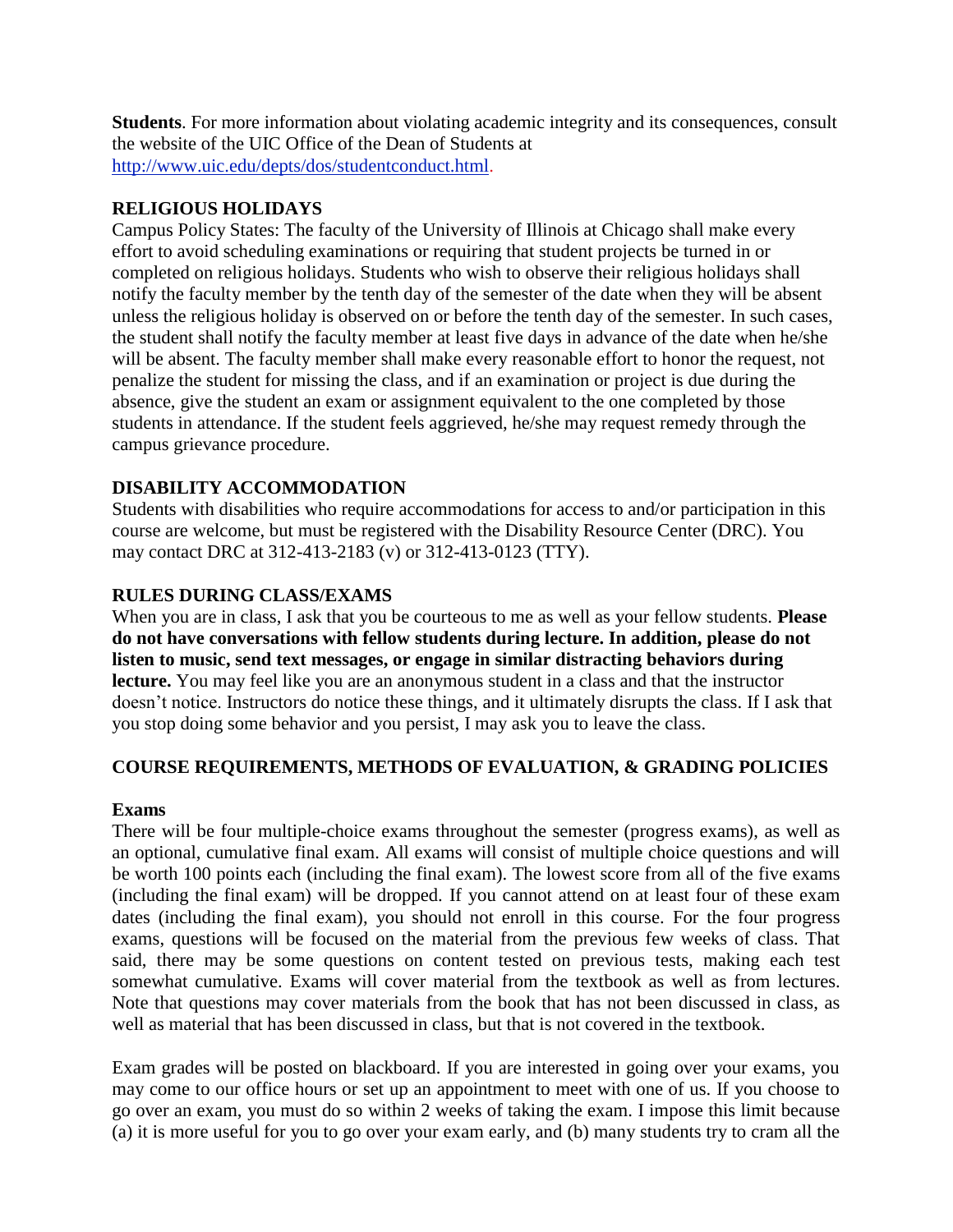reviews into the days just before the final exam, which leads to overcrowded office hours.

Because your grade is based upon the top four of five potential exam scores, THERE WILL BE NO MAKE-UP EXAMS UNDER ANY CIRCUMSTANCES. If you must miss an exam, for whatever reason, there is no need to contact me. Missing an exam means that the final exam is no longer optional for you. Of course, you should miss an exam only if absolutely necessary, as you cannot predict whether something may interfere with your ability to take a future test.

As mentioned above, your lowest score from the five exams will be dropped. I will drop your lowest exam for several reasons. You may be sick or out of town on a particular exam day, or oversleep on the day of the exam. If this were to occur, you would not need to worry about missing the exam because that exam will be dropped. Furthermore, anyone can have a bad day. If you happened to take an exam on a day you were not sufficiently prepared, you can make up for it by studying hard for the final exam. If your score on the final exam is better than one of your previous exams, the earlier exam would be dropped from your final grade. In addition, if you are happy with your first four exam scores, you are not required to take the final. Finally, another reason for this policy is that it eliminates the need for make-up exams. Again, **make-up exams will not be given under any circumstances.**

### **Homework**

You will have two homework assignments over the course of the semester. Homework assignments must be typewritten, and uploaded on blackboard using safeassign before the deadline stated in the syllabus. Late assignments will not be considered. As with exams, there will be no Make-up assignments.

### **Course Grading**

Course grades will be based on exams (80%), and homework assignments (20%). Grades will be based on the following scale.

Your final grade for the course will be determined as follows:

| <b>Item</b>                  | Possible     | Earned |
|------------------------------|--------------|--------|
|                              | Points       | Points |
| Exam 1                       | 100 points   |        |
| Exam 2                       | 100 points   |        |
| Exam 3                       | 100 points   |        |
| Exam 4                       | 100 points   |        |
| Exam 5 (*optional*)          | *100 points* |        |
| Homework #1                  | 50 points    |        |
| Homework #2                  | 50 points    |        |
| <b>Total Possible Points</b> | 500 points   |        |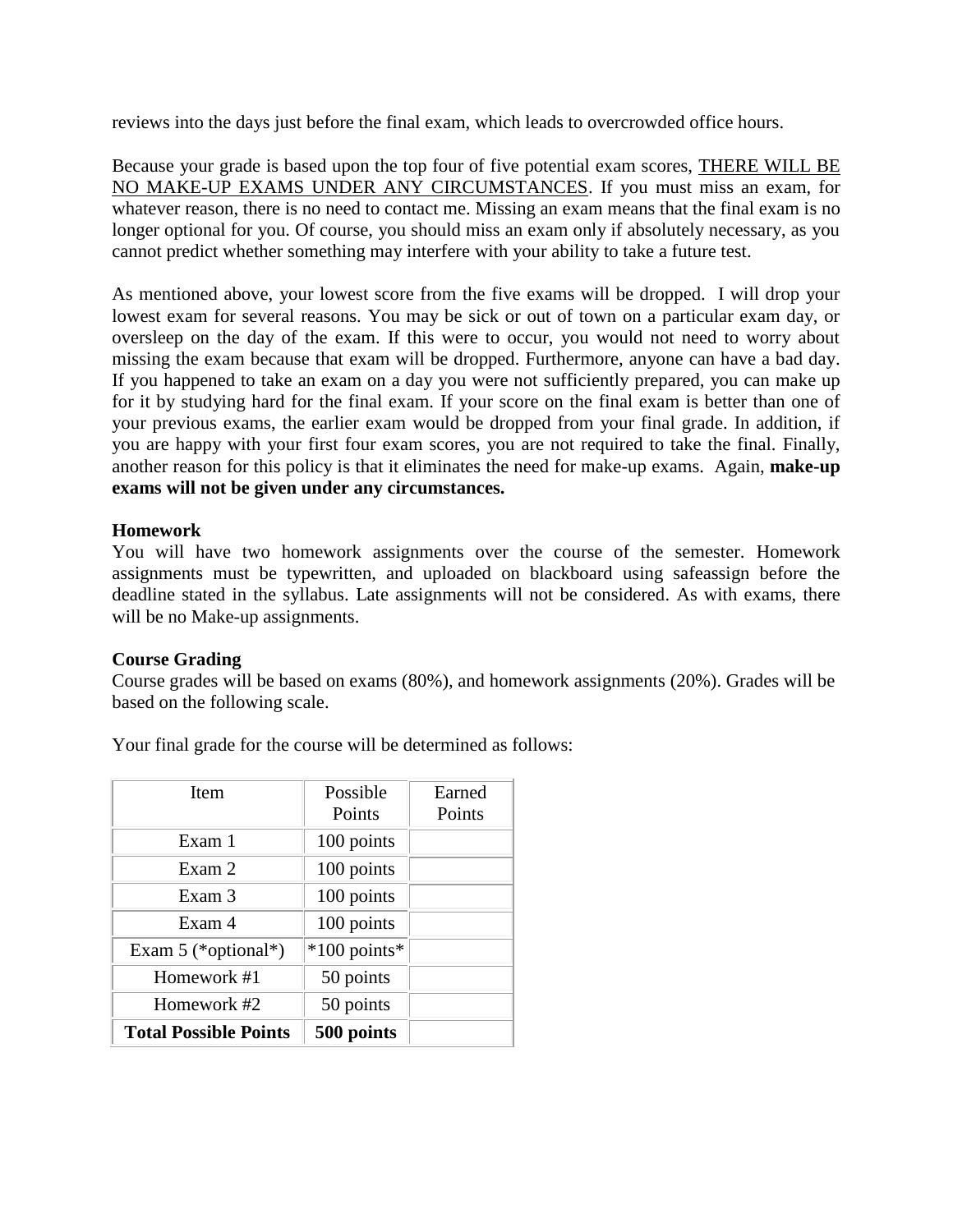| Grade                       | Percent       | <b>Raw Points</b> |
|-----------------------------|---------------|-------------------|
| A                           | $89.5 - 100$  | 447.5-500         |
| B                           | $79.5 - 89.4$ | 397.5-447.4       |
| $\mathcal{C}_{\mathcal{C}}$ | 69.5-79.4     | 347.5-397.44      |
| D                           | $59.5 - 69.4$ | 297.5-347.44      |
| F                           | $0 - 59.4$    | $0-297.44$        |

# **Incompletes:**

University policy on incomplete grades is very strict, and I will grant an incomplete only under very extreme circumstances. Do not request an incomplete unless the following conditions apply (taken from the undergraduate catalogue):

*Course work is incomplete when a student fails to submit all required assignments or is absent from the final examination; incomplete course work will normally result in a failing grade. The IN (incomplete) grade may be assigned in lieu of a grade only when all the following conditions are met: (a) the student has been making satisfactory progress in the course; (b) the student is unable to complete all course work due to unusual circumstances that are beyond personal control and are acceptable to the instructor; (c) the student presents these reasons prior to the time that the final grade roster is due. The instructor must submit an Incomplete report with the final grade roster for the IN to be recorded. This report is a contract for the student to complete the course work with that instructor or one designated by the department executive officer in the way described and by the time indicated on the report. In resolving the IN, the student may not register for the course a second time, but must follow the procedures detailed on the report. An IN must be removed by the end of the student's first semester or summer session in residence subsequent to the occurrence, or, if not in residence, no later than one calendar year after the occurrence. When the student submits the work, the instructor will grade it and change the IN to the appropriate grade. If an undergraduate fails to meet the stated conditions, the instructor will assign an E for the final grade.*

### **UIC RESOURCES**

If you find yourself having difficulty with the course material or any other difficulties in your student life, don't hesitate to ask for help! Come to me, or if it is about an issue beyond this class, please contact your college advisors, or get help from any number of other support services on campus. You can get a referral to the right place, or help on the spot, from concerned advisor in the Undergraduate Success Center (USC) at [usc@uic.edu](mailto:usc@uic.edu).

**The Writing Center,** located in Grant Hall 105, offers one-on-one consultation with student writers who need help developing ideas, or need advice, guidance or additional instruction on any aspects of writing in any class. Tutors are prepared to spend fifty minutes per appointment, and there is no limit to the number of tutoring sessions you can have each semester. Make an appointment and be on time! Bring the paper on which you're working, as well as any related drafts or notes, and information about the assignment. For an appointment, call the Writing Center at (312) 413-2206, or stop by room 105 of Grant Hall. Visit the Writing Center website at [www.uic.edu/depts/engl/writing](http://www.uic.edu/depts/engl/writing) for more information.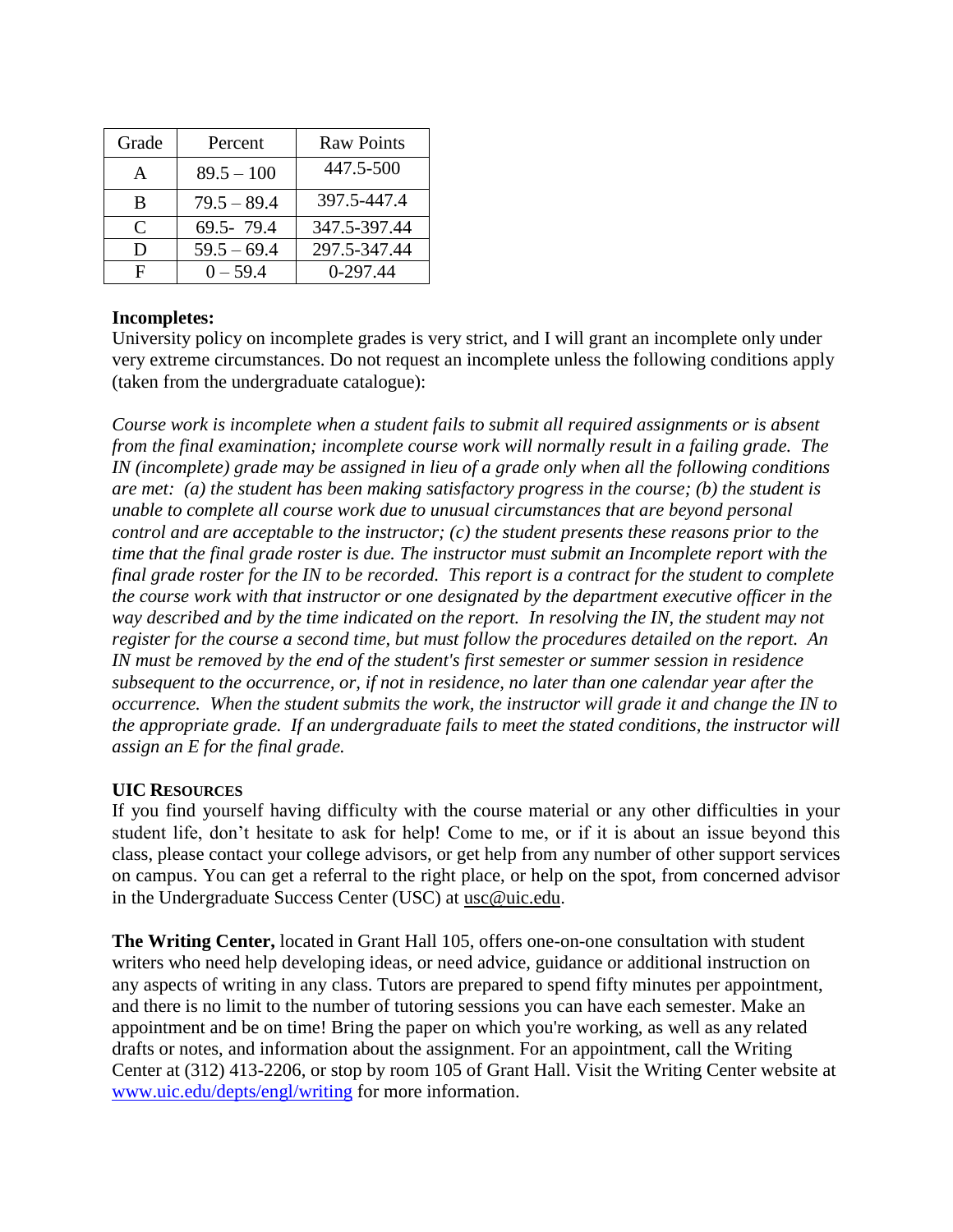**Public Computer Labs** are available throughout campus where you may write and/or print out your work**.** For a list of labs and the hours they're open, go to <www.accc.uic.edu/pclabs>. NOTE: Do not wait until the last minute to print out papers. Sometimes labs have long lines of students waiting for access.

**The Academic Center for Excellence** can help if you feel you need more individualized instruction in reading and/or writing, study skills, time management, etc. Phone: (312) 413-0031.

**Counseling Services** are available for all UIC students. You may seek free and confidential services from the Counseling Center <www.counseling.uic.edu>. The Counseling Center is located in the Student Services Building; you may contact them at (312) 996-3490. In addition to offering counseling services, the Counseling Center also operates the InTouch Crisis Hotline from 6:00 p.m.-10:30 p.m. They offer support and referrals to callers, as well as telephone crisis interventions; please call (312) 996-5535.

### **Tentative schedule**

The following pages contain a listing of topics and assigned readings. All readings will come from the AWA textbook. Students are expected to have read the required readings before class.

Note: This topic schedule is **tentative**. Topics may take more or less time to cover depending on class understanding. It is your responsibility to track these changes.

| Week           | Date     | Topic                       | Reading        |
|----------------|----------|-----------------------------|----------------|
| #              |          |                             |                |
|                | 12 Jan   | Introduction                | AWA, Chapter 1 |
| $\mathbf{1}$   |          |                             |                |
|                | 14 Jan   | Research methods            | AWA, Chapter 2 |
|                | 19 Jan   | Social Cognition I          | AWA, Chapter 3 |
| $\overline{2}$ |          |                             |                |
|                | $21$ Jan | Social Cognition II         | AWA, Chapter 3 |
|                | 26 Jan   | Social Perception I         | AWA, Chapter 4 |
| $\overline{3}$ |          |                             |                |
|                | 28 Jan   | Social Perception II        | AWA, Chapter 4 |
|                | 2 Feb    | ***Exam 1***                |                |
| $\overline{4}$ |          |                             |                |
|                | 4 Feb    | The Self I                  | AWA, Chapter 5 |
|                | 9 Feb    | The Self II                 | AWA, Chapter 5 |
| 5              |          |                             |                |
|                | 11 Feb   | Dissonance & Self-esteem I  | AWA, Chapter 6 |
|                | 16 Feb   | Dissonance & Self-esteem II | AWA, Chapter 6 |
| 6              |          |                             |                |
|                | 18 Feb   | Attitudes I                 | AWA, Chapter 7 |
|                | 23 Feb   | Attitudes II                | AWA, Chapter 7 |
| 7              |          |                             |                |
|                | 25 Feb   | *** $Exam 2$ ***            |                |